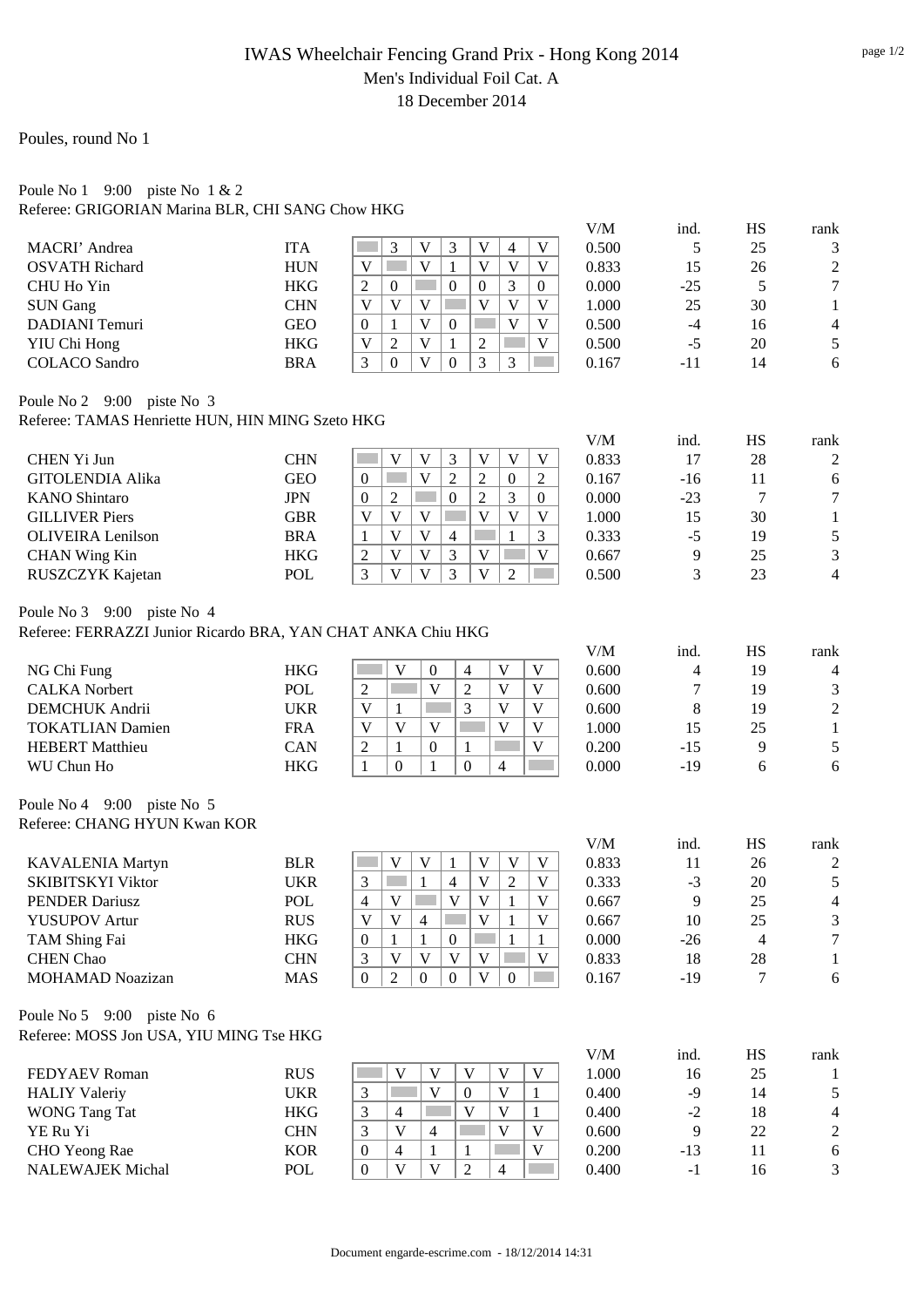## Poules, round No 1

#### Poule No 6 9:00 piste No 7 Referee: DOROSHYN Oleksandr UKR

|                        |            |                |          |    |        |          | V/M   | ind.  | НS | rank   |
|------------------------|------------|----------------|----------|----|--------|----------|-------|-------|----|--------|
| <b>BETTI Matteo</b>    | <b>ITA</b> |                |          |    | $\sim$ |          | 0.600 |       | 19 | 2<br>ر |
| <b>KIM Sung Hwan</b>   | <b>KOR</b> | ∠              |          |    |        | $\theta$ | 0.200 | -9    | 11 |        |
| LEUNG Chi Kwong        | <b>HKG</b> | $\overline{4}$ |          |    |        |          | 0.200 | -9    | 14 |        |
| <b>ABASHIDZE Roman</b> | GEO        |                | $\theta$ |    |        |          | 0.200 | $-15$ | 8  |        |
| <b>SHABUROV Maxim</b>  | <b>RUS</b> |                |          |    |        | v        | 1.000 | 18    | 25 |        |
| <b>LEMOINE</b> Ludovic | <b>FRA</b> |                |          | ŦТ | $\sim$ |          | 0.800 | 13    | 23 | 2      |
|                        |            |                |          |    |        |          |       |       |    |        |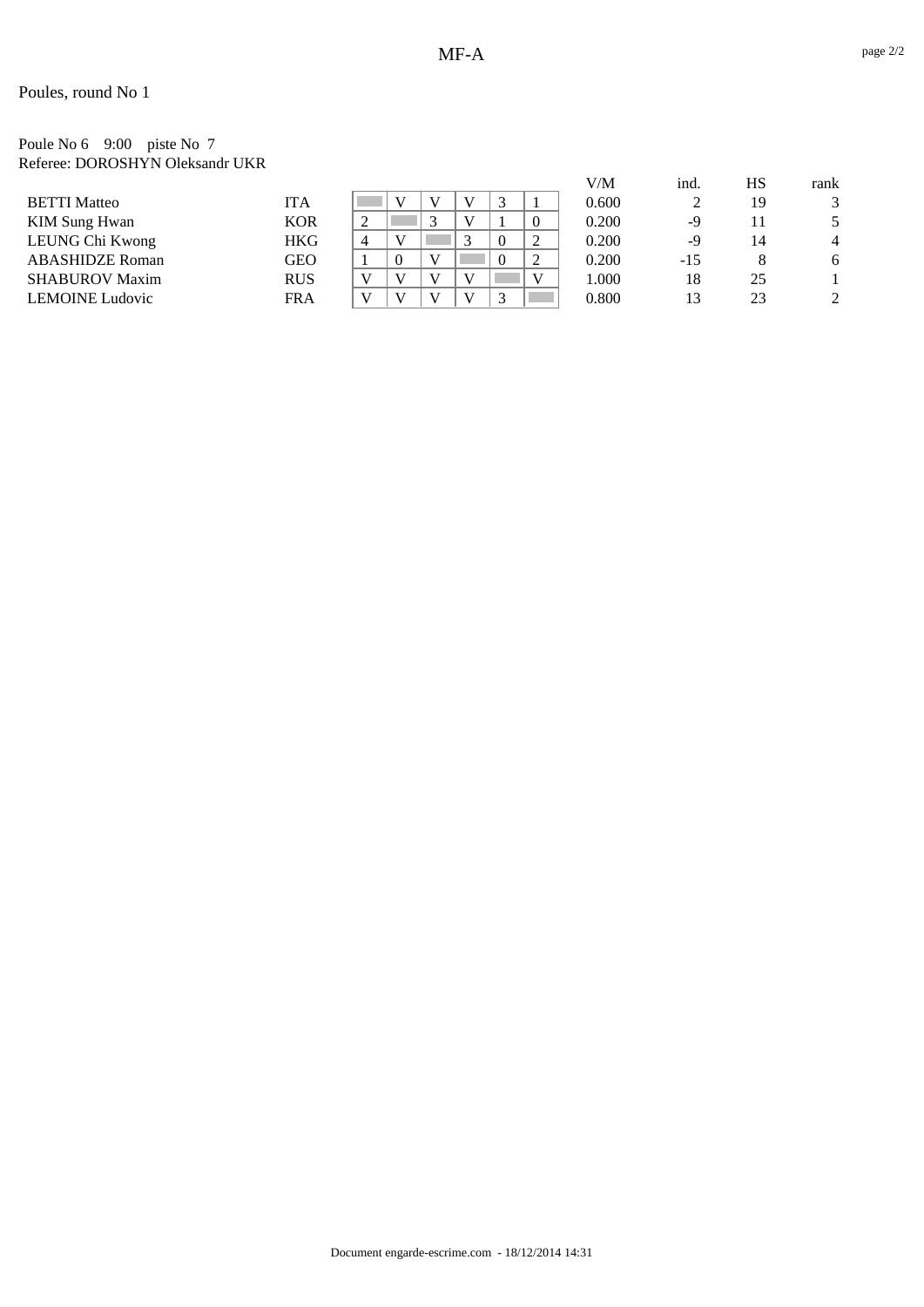# IWAS Wheelchair Fencing Grand Prix - Hong Kong 2014 Men's Individual Foil Cat. A 18 December 2014

# Ranking of poules, round No 1 (ordered by ranking - 39 fencers)

| rank           | name and first name      | country    | victory/match | indicator      | HS             | group      |
|----------------|--------------------------|------------|---------------|----------------|----------------|------------|
| $\mathbf{1}$   | <b>SUN Gang</b>          | <b>CHN</b> | 1.000         | 25             | 30             | qualifier  |
| $\overline{2}$ | <b>SHABUROV Maxim</b>    | <b>RUS</b> | 1.000         | 18             | 25             | qualifier  |
| 3              | <b>FEDYAEV Roman</b>     | <b>RUS</b> | 1.000         | 16             | 25             | qualifier  |
| $\overline{4}$ | <b>GILLIVER Piers</b>    | <b>GBR</b> | 1.000         | 15             | 30             | qualifier  |
| 5              | <b>TOKATLIAN Damien</b>  | <b>FRA</b> | 1.000         | 15             | 25             | qualifier  |
| 6              | <b>CHEN</b> Chao         | <b>CHN</b> | 0.833         | 18             | 28             | qualifier  |
| 7              | CHEN Yi Jun              | <b>CHN</b> | 0.833         | 17             | 28             | qualifier  |
| 8              | <b>OSVATH Richard</b>    | <b>HUN</b> | 0.833         | 15             | 26             | qualifier  |
| 9              | <b>KAVALENIA Martyn</b>  | <b>BLR</b> | 0.833         | 11             | 26             | qualifier  |
| 10             | <b>LEMOINE</b> Ludovic   | <b>FRA</b> | 0.800         | 13             | 23             | qualifier  |
| 11             | <b>YUSUPOV Artur</b>     | <b>RUS</b> | 0.667         | 10             | 25             | qualifier  |
| 12             | <b>CHAN Wing Kin</b>     | <b>HKG</b> | 0.667         | 9              | 25             | qualifier  |
| 12             | <b>PENDER Dariusz</b>    | POL        | 0.667         | 9              | 25             | qualifier  |
| 14             | YE Ru Yi                 | <b>CHN</b> | 0.600         | 9              | 22             | qualifier  |
| 15             | <b>DEMCHUK</b> Andrii    | <b>UKR</b> | 0.600         | $8\,$          | 19             | qualifier  |
| 16             | <b>CALKA</b> Norbert     | POL        | 0.600         | 7              | 19             | qualifier  |
| 17             | NG Chi Fung              | <b>HKG</b> | 0.600         | $\overline{4}$ | 19             | qualifier  |
| 18             | <b>BETTI</b> Matteo      | <b>ITA</b> | 0.600         | $\mathfrak{2}$ | 19             | qualifier  |
| 19             | MACRI' Andrea            | <b>ITA</b> | 0.500         | 5              | 25             | qualifier  |
| 20             | RUSZCZYK Kajetan         | POL        | 0.500         | 3              | 23             | qualifier  |
| 21             | <b>DADIANI</b> Temuri    | <b>GEO</b> | 0.500         | $-4$           | 16             | qualifier  |
| 22             | YIU Chi Hong             | <b>HKG</b> | 0.500         | $-5$           | 20             | qualifier  |
| 23             | <b>NALEWAJEK Michal</b>  | POL        | 0.400         | $-1$           | 16             | qualifier  |
| 24             | <b>WONG Tang Tat</b>     | <b>HKG</b> | 0.400         | $-2$           | 18             | qualifier  |
| 25             | <b>HALIY Valeriy</b>     | <b>UKR</b> | 0.400         | $-9$           | 14             | qualifier  |
| 26             | <b>SKIBITSKYI Viktor</b> | <b>UKR</b> | 0.333         | $-3$           | 20             | qualifier  |
| 27             | <b>OLIVEIRA</b> Lenilson | <b>BRA</b> | 0.333         | $-5$           | 19             | qualifier  |
| 28             | LEUNG Chi Kwong          | <b>HKG</b> | 0.200         | $-9$           | 14             | qualifier  |
| 29             | <b>KIM Sung Hwan</b>     | <b>KOR</b> | 0.200         | $-9$           | 11             | qualifier  |
| 30             | CHO Yeong Rae            | <b>KOR</b> | 0.200         | $-13$          | 11             | qualifier  |
| 31             | <b>HEBERT</b> Matthieu   | <b>CAN</b> | 0.200         | $-15$          | 9              | qualifier  |
| 32             | <b>ABASHIDZE Roman</b>   | <b>GEO</b> | 0.200         | $-15$          | 8              | eliminated |
| 33             | <b>COLACO</b> Sandro     | <b>BRA</b> | 0.167         | $-11$          | 14             | eliminated |
| 34             | <b>GITOLENDIA Alika</b>  | <b>GEO</b> | 0.167         | $-16$          | 11             | eliminated |
| 35             | <b>MOHAMAD Noazizan</b>  | <b>MAS</b> | 0.167         | $-19$          | 7              | eliminated |
| 36             | WU Chun Ho               | <b>HKG</b> | 0.000         | $-19$          | 6              | eliminated |
| 37             | <b>KANO</b> Shintaro     | <b>JPN</b> | 0.000         | $-23$          | 7              | eliminated |
| 38             | CHU Ho Yin               | <b>HKG</b> | 0.000         | $-25$          | 5              | eliminated |
| 39             | TAM Shing Fai            | <b>HKG</b> | 0.000         | $-26$          | $\overline{4}$ | eliminated |
|                |                          |            |               |                |                |            |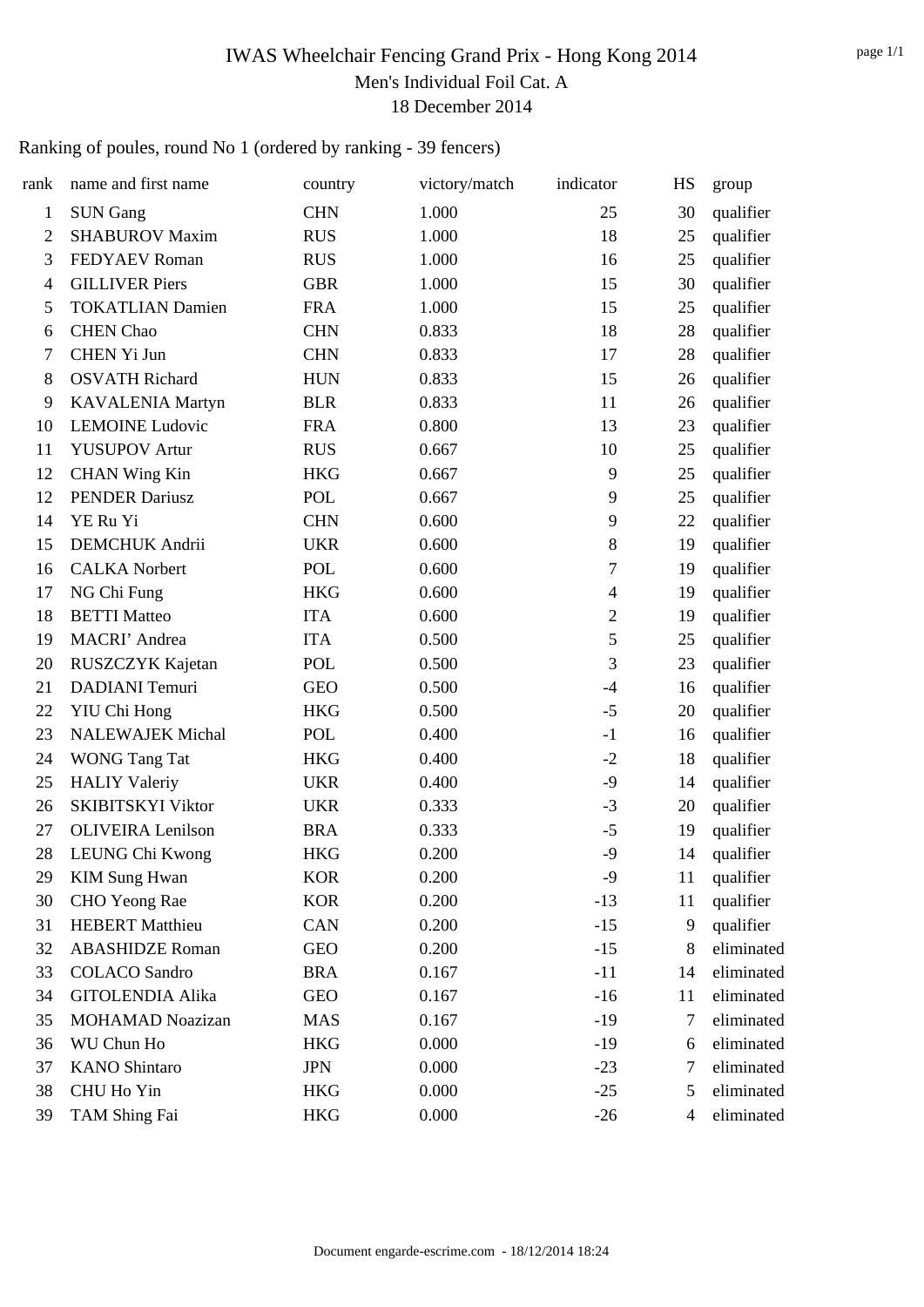#### IWAS Wheelchair Fencing Grand Prix - Hong Kong 2014

Men's Individual Foil Cat. A

18 December 2014